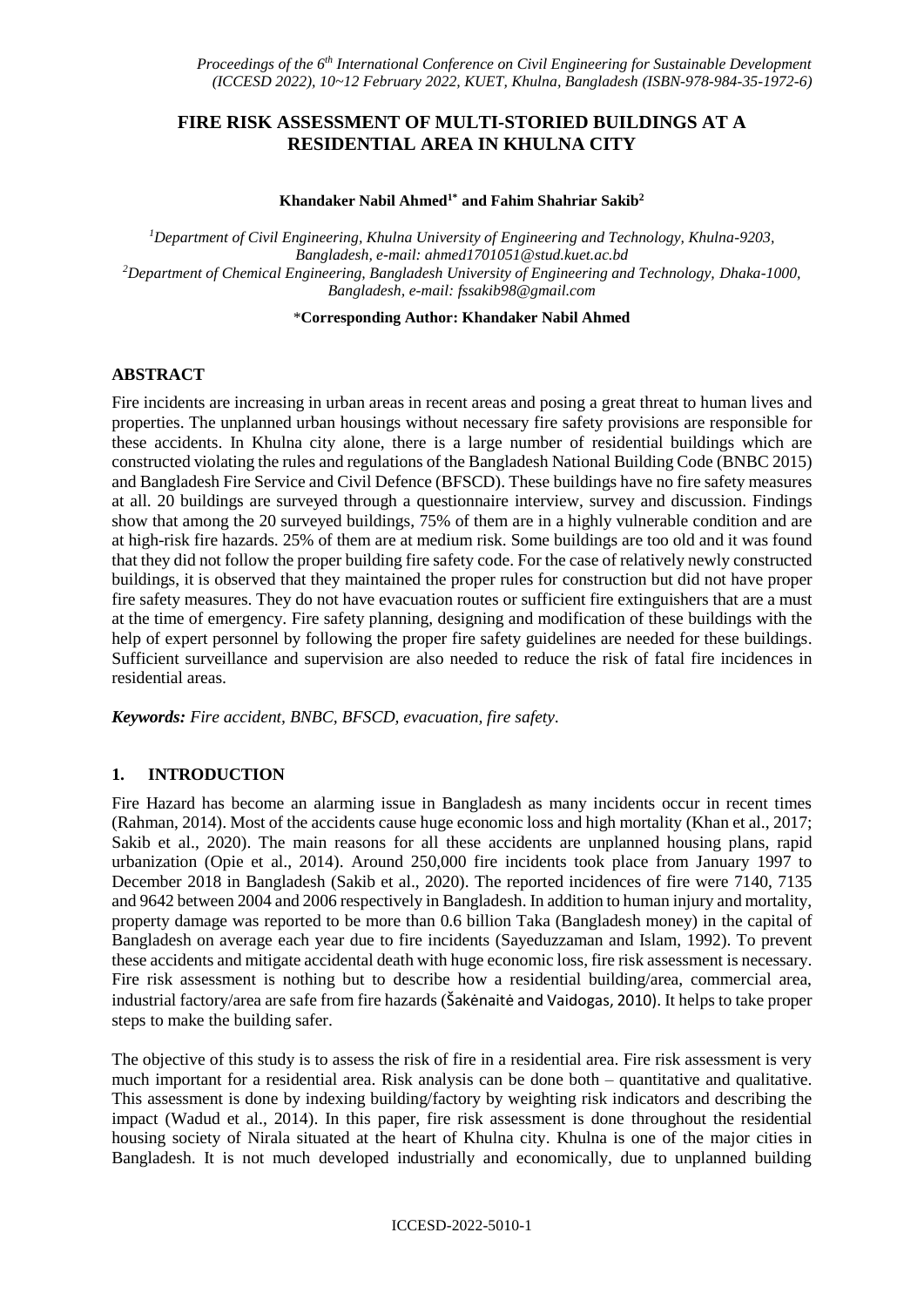structures. Here, a large number of residential apartments are constructed violating the rules and regulations of the Bangladesh National Building Code (BNBC 2015).

Fire safety provisions are included in BNBC 2015 to maintain a safe infrastructure. In residential buildings, a fire exit door must be available and accessible for all residents. The width of stairways shall be maintained at least 1.5 m for safe evacuation. Most of the fire accidents get severe for the inadequacy of supply water. Therefore, all buildings must have a rooftop tank for fire protection. Firefighting equipment (e.g. CO2 extinguisher, Water mist suppression, Foam suppression, ABC powder) shall be placed inside the building and must be accessible. An exhaust fan must be placed in the Kitchen to prevent fire accidents from gas leakage. The HVAC system must be designed and installed properly for preventing spreading fire through the duct. These issues are primary to minimize fire risk

For this assessment, 20 buildings were taken for the questionnaire survey and all of them were four or more than four-storied buildings. Risk indexing was done by creating a score range with the importance of risk indicators. All the parameters were surveyed according to the BNBC 2015 code. Indicator's weight importance was taken by acknowledging from BNBC and Bangladesh fire service and civil defense- (BFSCD). Almost all residential apartments didn't follow the BNBC code properly and were very much vulnerable to fire hazards. These unplanned building designs and unawareness of people in fire safety guidelines lead to a very dangerous situation. Finally, a conclusion along with some recommendations has been stated to lead the residential area safer that will help Khulna city corporation to take proper steps.

## **2. METHODOLOGY**

.

### **2.1 Surveying and Inspection**

In the Nirala area, there were 20 buildings which are 4 storeyed or more. A questionnaire survey was done for the study. The survey process was done physically. Detailed questions have been asked.

- $\blacksquare$  Fire extinguisher
- An emergency escape route.
- The dimension of stairways.
- Expiry date of fire extinguisher
- **Water reservoir system.**
- Exhaust fan in kitchen
- Ventilation system

The whole survey was done following the BNBC 2015 code. The following facts about the building substructures observed in the buildings of the study area were:

- Whether there were any extinguishers on every floor of the buildings or not.
- Whether the fire extinguishers have the correct expire date or not.
- Whether there is an emergency route to escape safely during a fire accident or not.
- Whether there is a stair dimension is okay or not.
- Whether all buildings have their reservoirs or not.
- Whether all buildings' ventilation systems are OK or not.
- Whether there is a fan in the kitchen or not.

### **2.2 Risk indicator weighting**

There are many types of fire risk indexing methods and the famous methods are FRAME index, Gretener's index, fire system assessment system index, hierarchical approach, Dow's fire and explosion index (Watts, 1991). The criteria are grouped into different categories in most of these indexes containing different facts of fire safety, such as fire prevention, emergency response, compartmentalization, detection and warning etc. All these indicators are taken from the Bangladesh National Building Code (BNBC 2015) and weighted the score. This process is done by understanding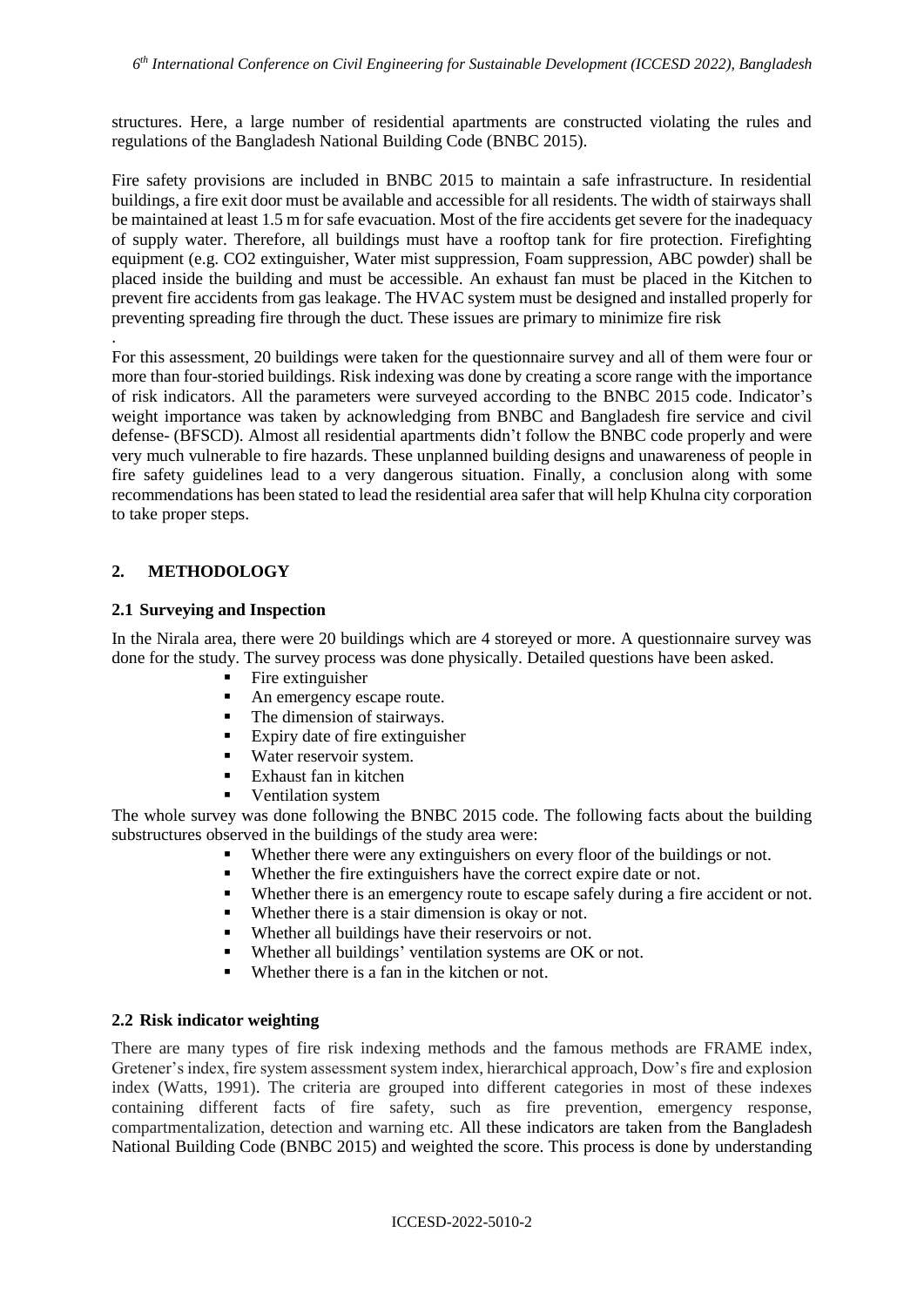the importance of these factors. For calculating the Fire risk index (FRI), a linear additive model is used and the equation is,

$$
\text{FRI} = \left(\frac{\sum_{i=1}^{n} W i X i}{\sum_{i=1}^{n} W i}\right) \tag{1}
$$

where  $w_i$  is the importance of parameter *i*,  $x_i$  is a dimensionless score or grade points for the parameter i and *n* is the number of total parameters. The weight score *w<sup>i</sup>* is used to integrate the differences in the value of the parameters relative to one another which we developed from BNBC are shown in Table 1. The round number was used in the weight factor. 3 means the most important and without these major losses can occur like mortality and major property damage. 1 means not much important but needs for safety. The grade points or scores  $x_i$  indicate the 'measurement' of the risk, the outcome of the accident or protection in fire safety given by a parameter i (BNBC 2015). The grade score was done in the range of 0-2 where 0 means risky and 2 means safe.

|  | Table 1: Weight score of different parameters |
|--|-----------------------------------------------|
|--|-----------------------------------------------|

| <b>Parameters and Code</b>                                                                                                                                                                                                                                       | <b>Weight score</b> |
|------------------------------------------------------------------------------------------------------------------------------------------------------------------------------------------------------------------------------------------------------------------|---------------------|
| Exit door: Each occupant of a room or space shall have access to at least one exit or exit<br>access door.                                                                                                                                                       | 3                   |
| Easy access to exit door: All exit doors shall be openable from the side they serve without<br>the use of a key.                                                                                                                                                 | 3                   |
| Dimension of stairways: The required width of exit stairways shall be at least 1.5 meters<br>for a residential building                                                                                                                                          | 3                   |
| Water supply system: For water supply system with inadequate pressure to feed the<br>fire fighting equipment or roof gravity tank                                                                                                                                | 2                   |
| Extinguisher accessibility: The portable extinguisher shall be placed near the exit travel<br>and it shall be easily accessible.                                                                                                                                 | 2                   |
| Extinguisher availability: Fire hazard areas of a building like a kitchen, public area,<br>storage, electrical distribution point etc. shall be installed with portable fire extinguishers.                                                                      | 3                   |
| Sealed flammable liquids: Flammable liquids used for domestic purposes shall be kept<br>adequately sealed in approved containers at all times.                                                                                                                   | 1                   |
| Obstruction on the escape route: Stoves and heaters using an open flame or otherwise shall<br>be so located as not to create any obstruction on the escape route in case of fire. such<br>appliance shall not be located directly on or near the foot of stairs. | 1                   |
| Exhaust fan: Exhaust fans used in the kitchen shall be placed on a peripheral wall of the<br>building or to duct connected directly to outside and shall be made of non-combustible<br>materials.                                                                | $\overline{2}$      |
| Ventilation in storage: Smoke and heat vents shall be installed in a single-storeyed<br>windowless building, underground structures.                                                                                                                             | 1                   |
| HVAC maintenance: Air conditioning and ventilation systems shall be installed and<br>maintained in such a manner that the fire, fumes or smoke do not spread from or area of<br>the fire to other parts of a building through the ducts or vent.                 | $\overline{2}$      |

(Source: BNBC-2015 code for parameters and codes)

### **3. RESULTS AND DISCUSSION**

The survey clearly shows that most residential buildings are far more vulnerable to fire accidents. In most of the residential buildings, the BNBC code wasn't followed. If a fire accident occurs at any time, there was no suitable way for the fire brigade to reach the spot. Most of the buildings had no water reservoir of their own. Within 200 feet of the area, there was neither a pond nor a reservoir. According to our survey, there was no emergency escape route in any of these buildings. Of the 20 surveyed buildings had no fire extinguisher to deal with fire accidents. Only one building had a fire extinguisher. But sadly, these fire extinguishers were outdated which was now turned into explosives. Furthermore, these were not kept where they should have been stored. Most of the stairs for movement were not made following the BNBC code. The BNBC code was not followed in the  $18<sup>th</sup>$  of 20 building. It was very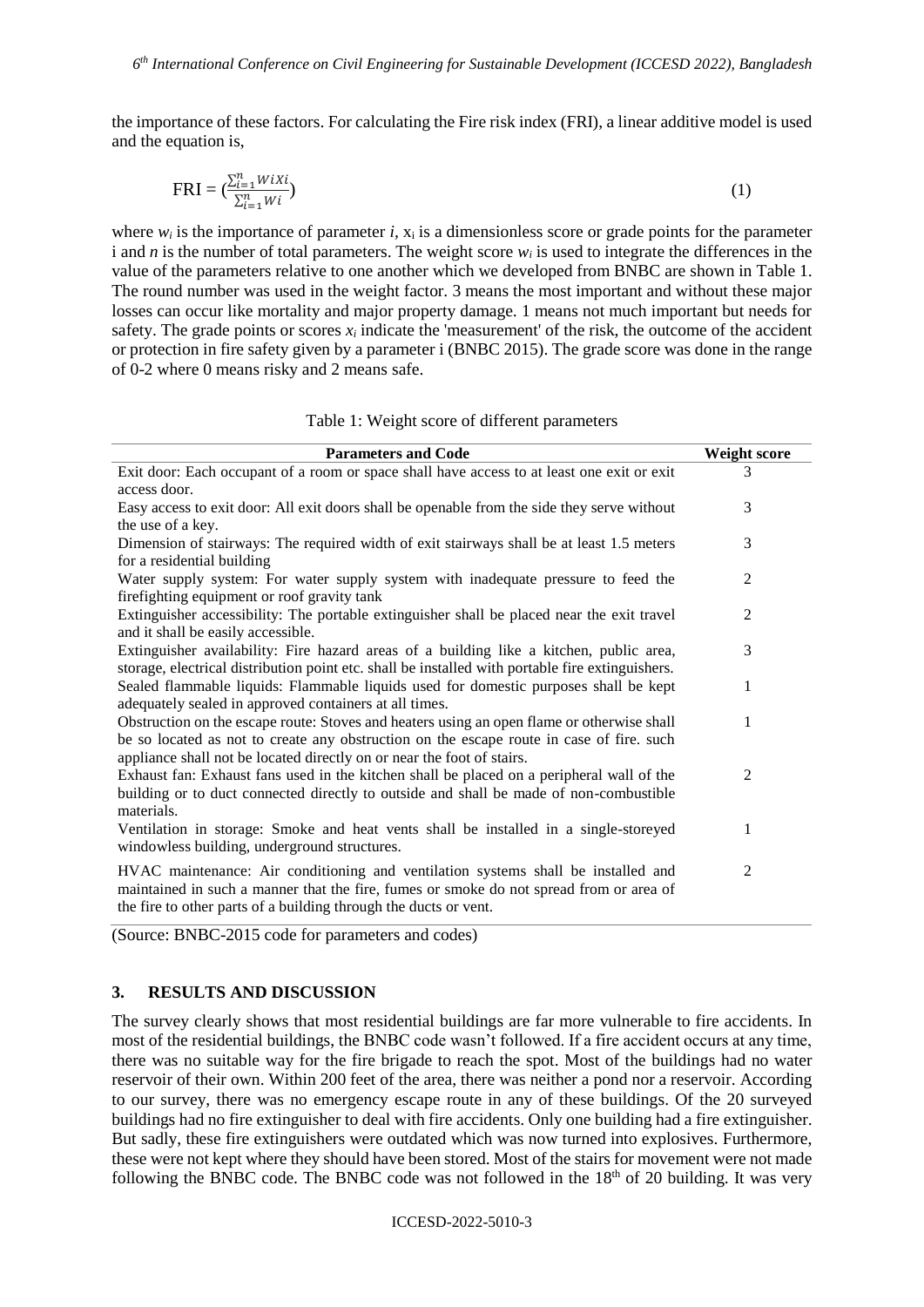risky to go down using these stairs during a fire. According to the BNBC code, a residential building should have a minimum width of the stair is 1.5 meters. But the width of these stairs in these buildings was too less that if a fire accident occurs, people would be injured more in the quick evacuation process.



Figure 1: Radar graph of the absence of different parameters in buildings

The air conditioning and heat ventilation system in 2 of the 20 buildings under survey was very poor. Again, no exhaust fan in the 7 houses kitchen. In most cases, it has been observed that at the time of the fire accident, the fire brigade could not access their water-filled vehicles due to excess narrow roads. Figure 1 clearly defines those materials that were absent in our 20 surveyed residential buildings. After calculating the fire risk index, most of the buildings were found very risky. The calculation strategy was more score means safer. The FRI of 20 samples is shown in Table 2.

| <b>Sample</b> | <b>FRI</b> | <b>Sample</b> | FRI  | <b>Sample</b> | <b>FRI</b> | <b>Sample</b> | <b>FRI</b> |
|---------------|------------|---------------|------|---------------|------------|---------------|------------|
|               | 1.00       | 6             | 0.72 | 11            | 1.27       | 16            | 0.27       |
| 2             | 0.54       |               | 0.36 | 12            | 0.36       | 17            | 0.45       |
| 3             | 0.72       | 8             | 0.36 | 13            | 0.45       | 18            | 0.36       |
| 4             | 1.18       | 9             | 0.36 | 14            | 0.54       | 19            | 0.45       |
| 5             | 0.54       | 10            | 0.45 | 15            | 0.63       | 20            | 0.54       |

Table 2: FRI of 20 sample buildings

(Source: Field survey data analysis)

All the samples were divided into 3 categories for risk: Low, Medium and High. The sample which had a value range of 0-0.65, was labeled as high risk. Medium risk and low risk were labeled in value range about 0.65-1.35 and 1.35-2 respectively. It is seen that no building was safe and 5 buildings were medium safe which is shown in Figure 2.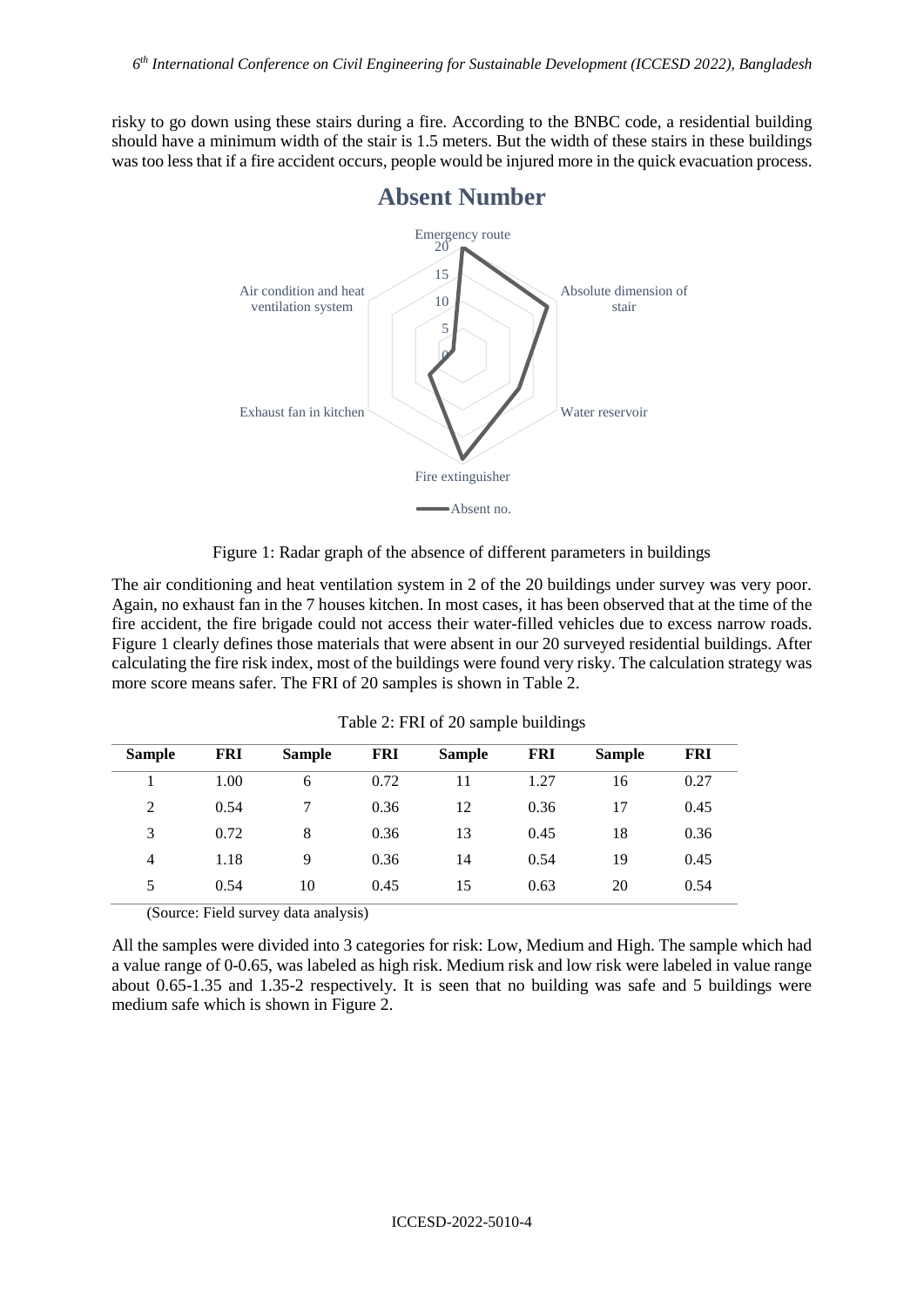

Frequency of samples according to risk

Figure 2: Frequency distribution of samples according to risk

## **4. CONCLUSIONS**

According to our surveyed buildings, 15 buildings were highly at fire risk. Most of the buildings were located in narrow streets. At the time of fire accidents, the fire brigade cannot reach that place with their vehicles and emergency equipment. The best way to prevent a fire hazard in such a situation is to install a fire hydrant after 200 feet. Therefore, the fire defence can get a sufficient water supply to control the fire very quickly. Since most buildings do not have an emergency escape route, there must be provided a stairway with steel. That should be attached outer wall of the building. Dimension of stairways, doorways are not maintained properly in these buildings. Lack of awareness was seen in placing an exhaust fan in the kitchen.

This study is conducted for a small residential area. A questionnaire survey was done which covered the fire safety provisions in BNBC 2015. For these types of study, surveys need to be completed critically. Fire risk indexing can be done in various methods. Both qualitative and quantitative studies can be done simultaneously.

The government should impose a law to keep firefighting equipment compulsory in every residential building. Dry chemical powder (DCP) is also available in Bangladesh.it should be placed near the LPG gas cylinder in the kitchen. The windows of the kitchen should always be opened. People have to be very careful about using combustible materials. People can be made aware through newspapers, leaflets and social media. Above all people need to raise awareness. Only then it can be possible to escape the horrors of the fire accident.

## **ACKNOWLEDGEMENT**

The authors are greatly thankful to Inspector Iqbal Hossain, Bangladesh Fire Service and Civil Defense, Khulna Sadar. He helped us to collect the secondary data about the Nirala area and gave information about the importance of these codes. They are also thankful to Antora Yasmin and Nafisa Shamim Luiba for proofreading the paper.